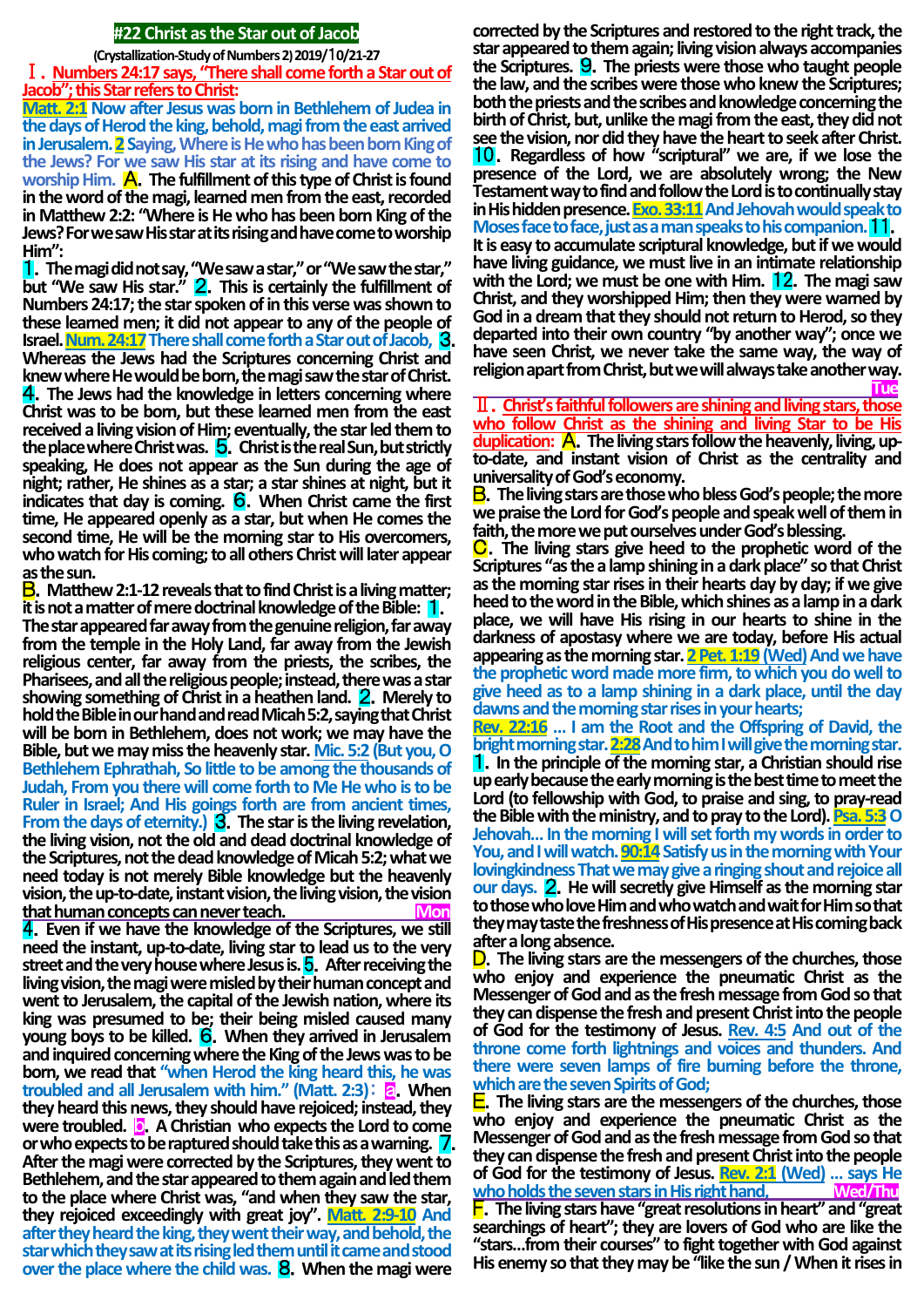#### **its might".**

**Dan. 12:3** And those who have insight will shine like the shining **of the heavenly expanse, and those who turn many to righteousness, like the stars, forever and ever.**

G.**The living stars are those who fear Jehovah and hear the voice of His Servant, trusting in Jehovah so that they may have light while walking in darkness: Isa. 50:10 Who among you fears Jehovah helps me, Who is the one who condemns me? Indeed, they will all wear out like a garment; The moth will consume them. 11 Indeed, all of you who kindle a fire, Who surround yourselves with firebrands, Walk into the light of your fire And into the firebrands which you have lit. You will have this from My hand: You will lie down in torment.** 1.**Those who make light for themselves and walk in their self-made light instead of in God's light will suffer torment.** 2.**This should be a warning to us so that we may walk in the light given by God, not in the light we make for ourselves.** 3.**"Come and let us walk in the light of Jehovah." (Isa. 2**:**5)**

**H**. The living stars are typified by the stars that were **established on the fourth day of God's restoration with His further creation, in which they rule by their shining; where there is shining, there is ruling for the growth of life: Gen. 1:16-** 18 And God made the two great light-bearers, the greater light**bearer to rule the day and the lesser light-bearer to rule the night, and the stars. And God set them …to give light on the earth. And to rule over the day and over the night and to separate the light from the darkness, and God saw that it was good.** 1.**The shining forth of the Lord Jesus ono the Mount of Transfiguration was the coming of the kingdom in power; this shining forth is actually the ruling presence of the Triune God.**

2.**The kingdom of God as the ruling of God, the reigning of God, with all its blessings and enjoyment is the shining of the Lord Jesus, and the kingdom is the spreading of the Lord Jesus by shining over us.** 3.**The kingdom is the shining of the reality of the Lord Jesus; whenever He is shining over us and we are under that shining, we are in the kingdom under God's ruling and reigning within us for our growth of life.**

I.**On the negative side, there are some who are "wandering stars": Fri**

1.**The metaphor of wandering stars indicates that the erratic teachers, the apostates, were not solidly fixed in the unchanging truths of the heavenly revelation but were wandering about among God's starlike people. Jude 1:13Wild waves of the sea, foaming out their own shames; wandering stars, for whom the gloom of darkness is kept for eternity.**

2.**Their destiny is the gloom of darkness, which has been kept for them for eternity; the erratic apostates are wandering stars today, but they will be imprisoned in the gloom of darkness.** 3. **We may also say that anyone who keeps us from the genuine local church and from meeting on the ground of the church with the Lord's people is a wandering star; the true stars are those who turn manyto righteousness, those who do not lead people astray but turn them to the right way.**

4.**Today the living star and the living stars are not far from us—they are in and with the local churches as the practical expressions of the Body of Christ.**

**Rev. 1:20 The mystery of the seven stars which you saw upon My right hand and the seven golden lampstands: The seven stars are the messengers of the seven churches, and the seven lampstands are the seven churches.**

5.**Among all the local churches there are some living stars; we simply need to contact them and keep company with them; they will lead us to the place where Jesus is.**

J.**May the Lord be merciful to us that we may always be kept in the right way to meet the Lord, to worship Him, and to offer our love to Him; may the Lord make us all like the magi, following the living star to find Christ in order to become His duplication as the living stars.** Sat

## **Crucial Point**⑴**:Always stay in the presence of the Lord and be led by the living star**

**OL1: The star is the living revelation, the living vision, not the old and dead doctrinal knowledge of the Scriptures, not the dead knowledge of Micah 5:2; what we need today is not merely Bible knowledge but the heavenly vision, the upto-**

**date, instant vision, the living vision, the vision that human concepts can never teach.**

**OL2: Even if we have the knowledge of the Scriptures, we still need the instant, up-to-date, living star to lead us to the very street and the very house where Jesus is.**

**OL3: When the Jews heard that the King of the Jews was to be born, they were troubled. A Christian who expects the**  Lord to come or who expects to be raptured should take this **as a warning**

**OL4: Regardless of how "scriptural" we are, if we lose the presence of the Lord, we are absolutely wrong; the New Testament way to find and follow the Lord is to continually stay in His hidden presence.**

**Micah 5:2 was the holy writing, the Holy Scripture, prophesying that Jesus would be born in Bethlehem. However, by that verse alone you could not find Jesus. You would know in what city Jesus was to be born, but you would not know on what street or in what house….Even if you have the knowledge of the Scriptures, you still need the instant, upto-date, living star to lead you to the very street and the very house where Jesus is….It is easy to accumulate scriptural knowledge, but if you would have living guidance, you need to live in an intimate relationship with the Lord; you need to be one with Him.** 

## 青少年・大学生編

あなたは聖書を読むとき、必ず自分の心を開き、自 分の霊を活用して御言葉を祈り読みし、主ご自身に触 れ、主の臨在を享受してください。主の臨在なしに、御 言葉を知識として得るだけでは、決して今日のビジョン、 生けるビジョンを持つことはできません。主が誕生すると きに聖書学者たちは御言葉に従って彼がベツレヘムで 生まれることを知っていましたが、彼らは主ご自身を探 し求めず、かえって主の誕生に非常に困惑しました。彼 らは旧約聖書に精通しているにも関わらず、全く生ける ビジョンを持っていませんでした。その結果、彼らは主が 来られることを迷惑なこととしてとらえたのです。彼らは 御言葉の知識に加えて、生けるビジョンにより、ベツレヘ ムの特定の地方の、特定の家まで導かれるべきでした。 John 5:39 あなたがたは聖書を調べている. なぜなら、 その中に永遠の命があると思っているからである.しかし 聖書は、私について証しするのである。40 しかしあなた がたは、命を得るために私に来ようとはしない。

あなたが今日の生けるビジョンを持つ最上の方法は、 回復訳聖書とフットノートを祈り読みすることです。以下の 回復訳聖書の序文を読んでください。「聖書の翻訳は、 言語への十分な把握だけではなく、神聖な御言葉におけ る神聖な啓示の正しい理解にも基づいています。歴代、 聖徒たちが持った神聖な啓示の理解は、彼らの受けた 光に基づいており、この理解は着実に前進してきました。 この翻訳とフットノートは、この理解の集大成に基づいてい ます。ですから、この訳とそれに付随するフットノートは、あ らゆる場所の聖徒たちが過去二千年に到達した神聖な 啓示の「結晶」と呼んでもよいでしょう。回復訳が、受け継 がれてきたものを継続し、これからの世代に道を整えるこ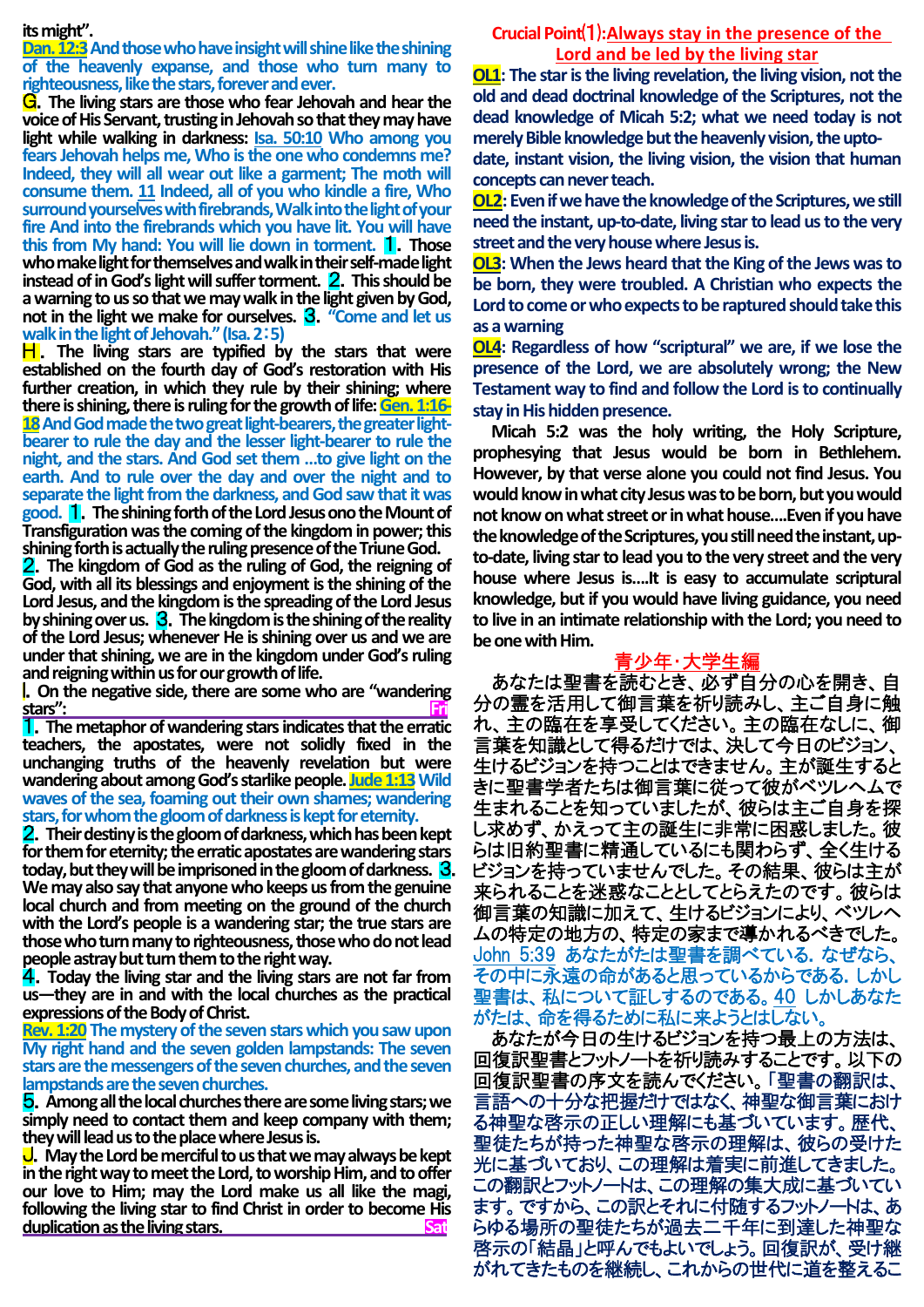# とを、私たちは願っております」。

御言葉を祈り読みして、御言葉を根拠に生きたビ ジョンを持つなら、あなたは生ける星によって導かれる でしょう。決して自分なりの聖書解釈や自分の天然的 な観念によって導かれ、歩んではいけません。そこに はキリストがおられません。キリストの誕生を見いだすた めに、生ける星によって導かれるべきです。高校生に なると、進路において文系と理系に分かれたり、大学 受験などの受験校を選択したり、卒業後、就職先の選 択やその後の転職などの選択に迫られます。もしあな たが生ける星によって導かれるなら、あなたは新たな 環境でキリストを見いだすことができ、祝福されます。

祈り:「おお主イエスよ、私は聖書を読むとき、主の御 名を呼び求め、あなたの新鮮な臨在を求めます。聖書 は単なる知識の本ではありません。御言葉を祈り読み するとき、あなたは私に新鮮なビジョンを与えてください ます。これが生ける星です。私の天然の観念や好みで はなく、この生ける星が私の全生涯を一歩一歩導いて ください。それは私がキリストをさらに得るためです」。

Crucial Point(2): 生ける星としてのキリストの複製となり、 暗闇の中で輝き、召会と兄弟姉妹を祝

OL1:キリストに忠信に従う者たちは、輝く生ける星たちで あり、彼らは輝く生ける星としてのキリストに従って彼の複 製となります。

OL2:生ける星たちは、神の民を祝福する者です。私たち は、神の民のために主を賛美し、信仰の中で彼らについ て積極的に語れば語るほど、ますます自分自身を神の 祝福の下に置きます。

OL3:明けの明星の原則によれば、クリスチャンは朝早く 起きるべきです。なぜなら、早朝は主に会う(神と交わり、 賛美し歌い、務めの言葉をもって聖書を祈り読みし、主 に祈る)最も良い時間であるからです。

キリストご自身が星であるだけでなく、彼に従う者た ち、諸召会の中で輝いている者たちも星です。使徒行 伝と書簡で、導く者たちは長老と呼ばれていましたが、 聖書の最後の書で、彼らは星たちです。今やそれは称 号や地位の事柄ではなく、輝きの事柄です。諸地方召 会の中の導く者たちはみな輝く星たちであるべきです。

「星」に用いられている言葉は、英語の「発光体」と いう言葉にも訳すことができます。この星は、発光体の ようなもので、暗やみに光をもたらします。…聖書は単 なる白黒の文字であるべきではありません。それは、死 んだ文字であるべきではありません。私たちは、発光体 のようなもの、すなわち明けの明星としてのキリストが私 たちの内側に昇るまで、聖書の言葉をよくよく心にとめ ていなければなりません。

時には、私たちは聖書を取ってそれを読んでも、何 も受けないと感じるかもしれません。しかしながら、別の 時には、私たちが心を開いて、この預言者の言葉をよ くよく心にとめるとき、内側で何かが輝き、昇り、明るく なり、現れ出ます。私たちが聖書の節を祈り読みしてい るとき、内側深くには照らし、輝きに対する感覚があり ます。そしてこの輝きは、主イエスに対する愛を造り出 します。私たちは、彼がとても愛らしいと感じます。…多 くの時、この輝きによって私たちは主イエスへの愛で我 を忘れてしまいます。それは、夜明けとして、私たちの 心の中に昇る明けの明星として、私たちに来られるイエ スです。…何度も、私がこの聖なる言葉と共にいた時、 何かが夜明けのように私の内側に昇りました。ああ、こ れはすばらしいです! 状況は明るくなく、周りの環境も

暗やみに満ちているかもしれませんが、内側で何かが 照らし、輝き、栄光で満たしています。

主に会い、主と接触し、主と交わる最も良い時間は早 朝です。マナは太陽が昇る前に集められます。神の食物 を食べたい者はだれでも、早く起きるべきです。日が熱く なるとき、マナは溶けてなくなります。私たちは霊的な養 いと霊的な啓発を受けたいなら、霊の交わりと霊の供給 を得たいなら、早く起きる必要があります。

私たちは一日の最も良い時(早朝)を、別の事では なく、神の御前で費やすべきです。あるクリスチャンは 一日中、別の事で費やし、寝ようとする夜になってはじ めてひざまずいて聖書を読み、祈ります。彼らが聖書 を読み、祈り、主と交わっても効果がないのも不思議で はありません。…私たちは主を信じたらすぐ、早朝を神 と交わり、神と接触するのに取り分けておくべきです。

### 新人編

救われた新人の皆さんは、生ける星としての主に忠 信に従う者となり、あなた自身が暗闇の中で輝く星と なってください。生ける星は神の民を導き、祝福します。聖 書は召会と兄弟姉妹を祝福する言葉に満ちています。 あなたはこれらの祝福の言葉を自分の霊を活用して祈 り、享受し、思いの中の観念が更新されるようにしてくだ さい。そして霊を活用して信仰の言葉を他の人を祝福す るために語ってください。

日本人は非常に細かいという特性を持っています。そ れが日本人の長所であり、短所です。この特性は、日本で 製造した工業製品の厳しい品質管理には役に立ってい ます。しかし、人間関係は工業製品のようにはいかないの で、あまり細かいことに注意し過ぎると、その状況に落胆し 失望する傾向が強くなります。救われた人としてあなたは もはや日本人ではなく、キリスト人、信者です。ローマ 10:17 ですから、信仰は聞くことから来るのであり、聞くこ とはキリストの言葉によるのです。Ⅱコリント 4:13 また、 「私は信じた.それゆえに私は語った」と書いてあるとお り、同じ信仰の霊を持っているので、私たちも信じ、それ ゆえにまた語るのです.御言葉を霊を活用して祈るとき、 生きた信仰が注入されます。あなたは自分や人々の今 の状況を信じるのではなく、神の言葉から来る信仰の 感覚を信じてください。あなたが自分の天然の消極的 な感覚を信じそれを語るなら、そうなってしまいます。し かしあなたが信仰の感覚を信じそれを語るなら、あなた は自分自身と他の人を祝福する人となります。

実際的に信仰の霊を持つために、あなたは朝早く起き て、御言葉を祈り読みし祈る「毎朝復興」を実行してくだ さい。そうすれば、あなたは思いが更新されて、自分の 天然の消極的な感覚によって自分がのろわれていること に気づき、そこから救い出されます。祈り:「おお主イエス よ、私は自分の天然の消極的な感覚を信じないで、あな たの御言葉を取ります。朝早く起きて、すぐ霊を活用し、 主の御名を呼び、御言葉を祈り読みします。私に信仰の 霊を注入してください。信仰の霊をもって自分自身と聞く 人を祝福する人にならせてください。アーメン!」

**Crucial Point**⑶**: In the spirit and in the church life, avoid the distracting "wandering stars" and follow the "living stars" to take the rightway and bear fruit.**

**OL1: The metaphor of wandering stars indicates that the erratic teachers, the apostates, were not solidly fixed in the unchanging truths of the heavenly revelation but were wandering about among God's starlike people. Jude 13**